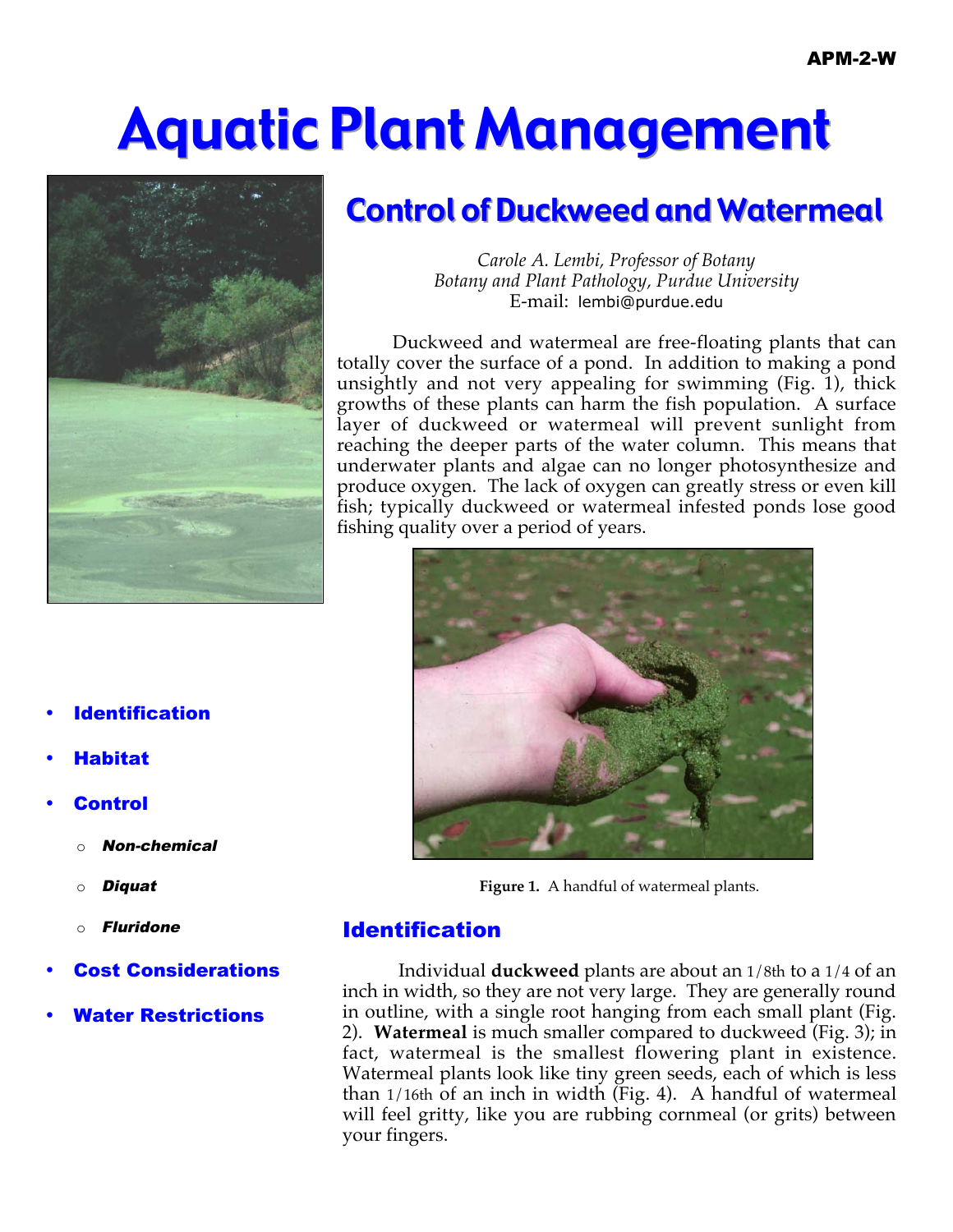#### Aquatic Plant Management Control of Duckweed and Watermeal APM-2-W

<span id="page-1-0"></span>

**Figure 2.** Duckweed. Note the root hanging from each plant.



**Figure 3.** Duckweed and watermeal together (air bubble is included for size comparison).





**Figure 4.** Watermeal. These plants do not have roots. **Figure 5.** A duck with watermeal (arrow) clinging to its breast feathers.

## Habitat

Both plants are typically found in ponds at the edge of or in woods. They are less frequently present in ponds located in open fields but can cause problems there, too. These plants require a lot of nutrients (nitrogen and phosphorus) to grow, so typically they are found in nutrient-rich environments such as in ponds that receive drainage from feed lots, leaky septic fields, and other similar situations. The association with trees suggests that leaf litter may play an important role in providing nutrients for growth. The bottom sediments of infested ponds are often very black and mucky. This organically rich material also can be a major source of nutrients.

Duckweed and watermeal can be spread easily from one pond to another by humans, or probably more frequently, by ducks and geese (Fig. 5). It is easy for these small plants to become lodged in the feathers of birds and then transported to a new home.

Both duckweed and watermeal tend to disappear from the pond surface in late fall. Why does this happen and where do the plants come from when they reappear the following spring? In the summer, the plants are photosynthesizing. This process produces food, which is stored as starch, and oxygen, which becomes trapped in the plant body and provides buoyancy. In the fall, the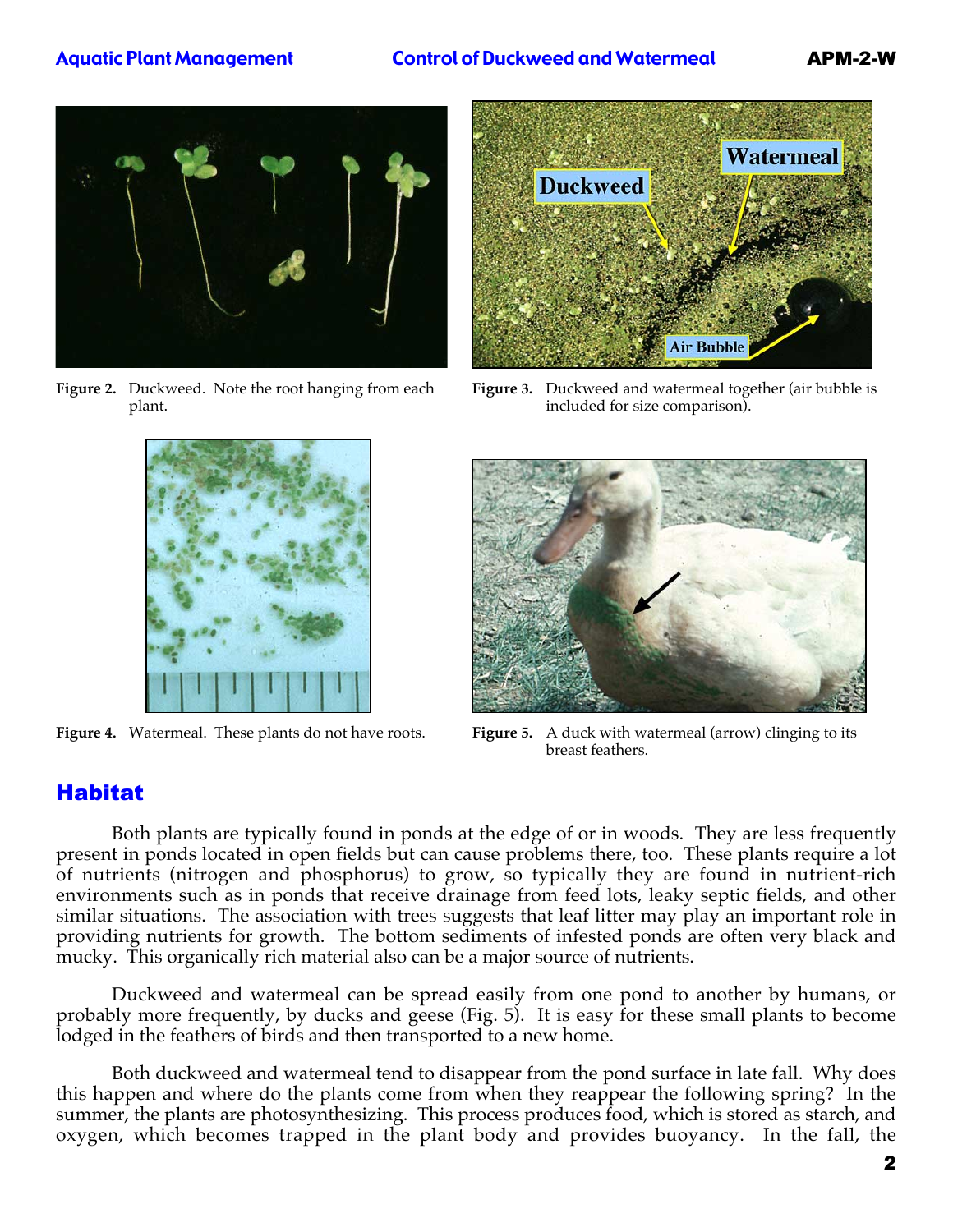#### <span id="page-2-0"></span>Aquatic Plant Management Control of Duckweed and Watermeal APM-2-W

accumulated starch makes the plants heavier, and as photosynthesis slows down and less oxygen is produced, the plants lose buoyancy. They sink to the sediments where they overwinter, relying on stored starch for energy. In the spring, the plants start photosynthesizing again and the accumulated oxygen causes them to rise to the surface.

Given enough nutrients, duckweed and watermeal can reproduce prolifically to cover an entire pond within a few weeks after coming to the surface. All species can reproduce by budding, and in some cases, a new plant will be produced every 24 hours.

#### Control

#### Non-chemical

The control of duckweed is difficult and is even more difficult for watermeal. There are few options for effective control. Any obvious sources of nutrient inputs (lawn fertilizers, leaf litter, drainage from feed lots) should be eliminated. Some people use elaborate skimming devices to scoop the plants off the surface. When this is done, the plants must be disposed of away from the pond basin so that they do not wash back into the water. There are no effective biological controls. Grass carp feed on duckweed only weakly, and they do not feed on watermeal at all.

Draining a pond is a drastic measure, but sometimes it is the only alternative if complete renovation is desired. To be effective, the bottom sediments, which contain both plants and the nutrient-rich sediments, must be scraped out or dredged.

The most effective control methods are chemicals. Two chemicals are labeled for the control of these plants. The ways in which they are used vary greatly.

#### Diquat

Diquat, which is sold under the trade name of Reward<sup>®</sup>, is used at 1 gallon per surface acre. It is diluted in 50 to 150 gallons of water per acre and sprayed directly on the floating plants. A nonionic surfactant, which can be purchased at most places that sell Reward®, must be added to the Reward®/water solution as directed on the Reward label.

Reward<sup>®</sup> is a contact herbicide. That means it immediately causes the plant tissue it comes into contact with to turn brown. Because duckweed and watermeal plants are so small, a single Reward<sup>®</sup> treatment will seldom make contact with and kill all the plants. In addition, Reward<sup>®</sup> does not persist in the water; it is typically gone from the water column by 7 to 10 days after treatment. Therefore, any plants that survive the initial treatment will start to regrow in a few days. A typical scenario after treatment with Reward<sup>®</sup> is that many of the plants will turn brown and sink but the survivors will regrow and again cover the pond.

Several treatments of Reward® usually have to be made in a single season to keep a pond relatively free of duckweed or watermeal. Treatments should begin as soon as the plants start to grow in the spring or early summer in order to "keep ahead" of the growth. It is helpful to treat when the wind has pushed the plants to one end of the pond; the spray should be concentrated on the plants in that area. However, do not forget to spray small patches that may still be floating on other parts of the pond or washed up along the banks.

Multiple treatments of Reward® can successfully control duckweed; unfortunately, they seldom give effective control of watermeal.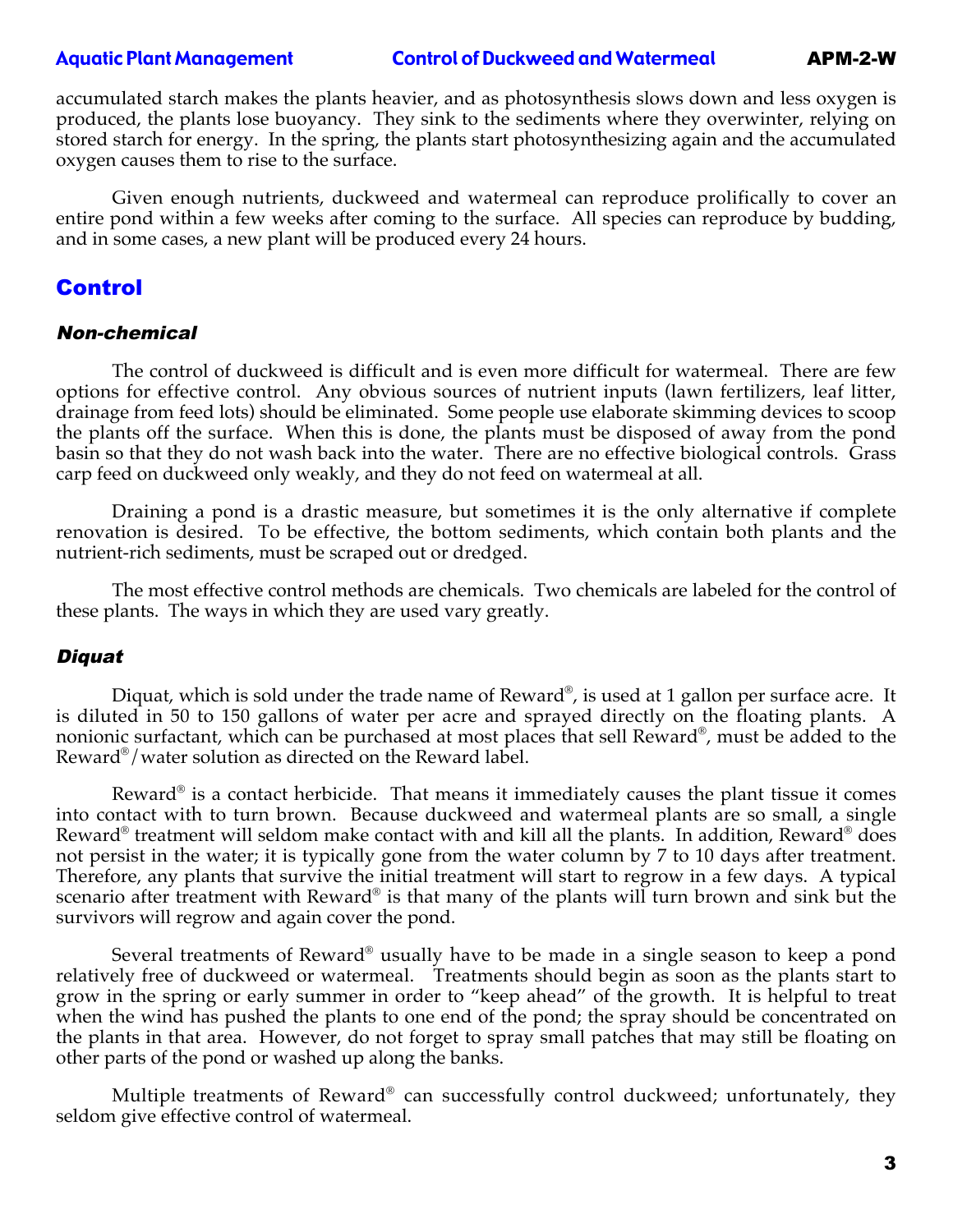#### <span id="page-3-0"></span>Aquatic Plant Management Control of Duckweed and Watermeal APM-2-W

#### Fluridone

Fluridone, which is sold as Sonar<sup>\*</sup> or as Avast!<sup>TM</sup>, is used at 1 quart per surface acre for the control of duckweed. It is essential that the Sonar\* AS (not Sonar\* SRP) or the Avast!<sup>TM</sup> (not Avast!<sup>TM</sup> SRP) formulations be used. According to the guidelines for Sonar\*, the keys to good control of duckweed are that the pond outflow be stopped or minimized for at least 30 days or longer, and that the chemical be applied in two treatments 10-14 days apart. Therefore, for a one acre pond, 1/2 quart is applied initially followed by the other 1/2 quart 10-14 days later. Treatment should be made as soon as the plants start to appear in the spring. The chemical should be applied fairly evenly over the pond surface and plants, but it is not essential to get as thorough a coverage of the plants as it is with diquat.

Fluridone is not a contact herbicide. If it can be held in the water for 30 days, it will effectively control the duckweed plants that are present. The effect is very slow, and may not be noticeable for 2 or even 3 months after treatment. Affected duckweed plants will turn almost pure white, as shown on the watermeal plants below (Fig. 6).



**Figure 6.** Three of these six watermeal plants have turned white following exposure to Sonar\*.

The nice thing about fluridone is that when it works, it really works well. Retreatments are not necessary, and sometimes the control will last a second year (although it may be helpful to apply a pint of Sonar<sup>\*</sup> or Avast!<sup>TM</sup> at the beginning of the second season to kill any plants that may have survived).

As a general rule, fluridone is effective on most watermeal treatment sites, but sometimes there is no effect. The reason for this is as yet unknown. According to Sonar\* guidelines, the dose for watermeal should be 1.5 quarts per surface acre if the average depth is more than 5 feet. Again, it is critical that there be no outflow from the pond and that the treatment be split.

A possible (but expensive) strategy for successful watermeal control is to kill the surface plants with a treatment of Reward and follow that with the split fluridone treatment to kill the recovering plants.